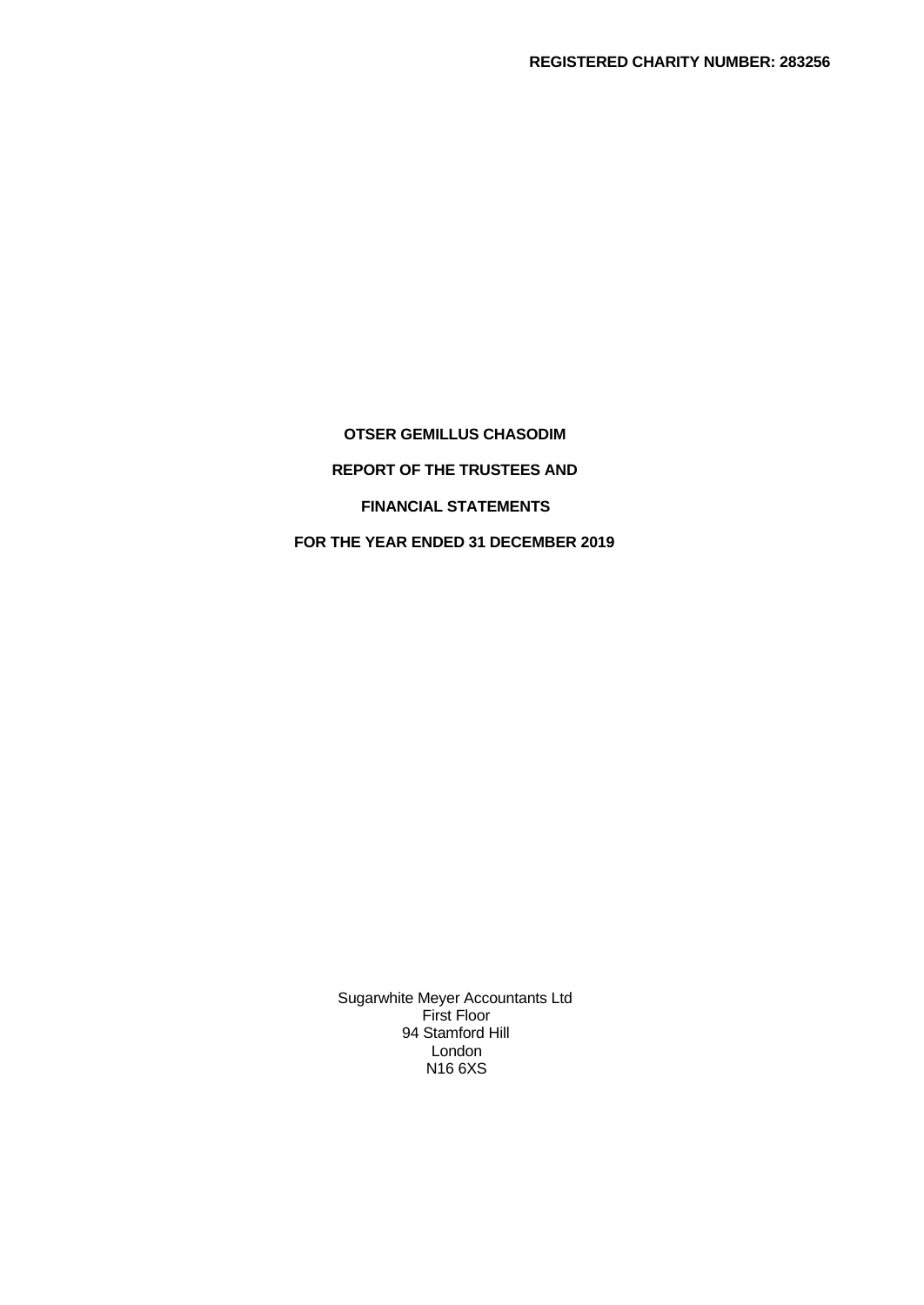# **CONTENTS OF THE FINANCIAL STATEMENTS FOR THE YEAR ENDED 31 DECEMBER 2019**

|                                             | Page    |  |
|---------------------------------------------|---------|--|
| <b>Reference and Administrative Details</b> | 1       |  |
| <b>Report of the Trustees</b>               | 2 to 3  |  |
| <b>Independent Examiner's Report</b>        | 4       |  |
| <b>Statement of Financial Activities</b>    | 5       |  |
| <b>Balance Sheet</b>                        | 6       |  |
| <b>Notes to the Financial Statements</b>    | 9<br>to |  |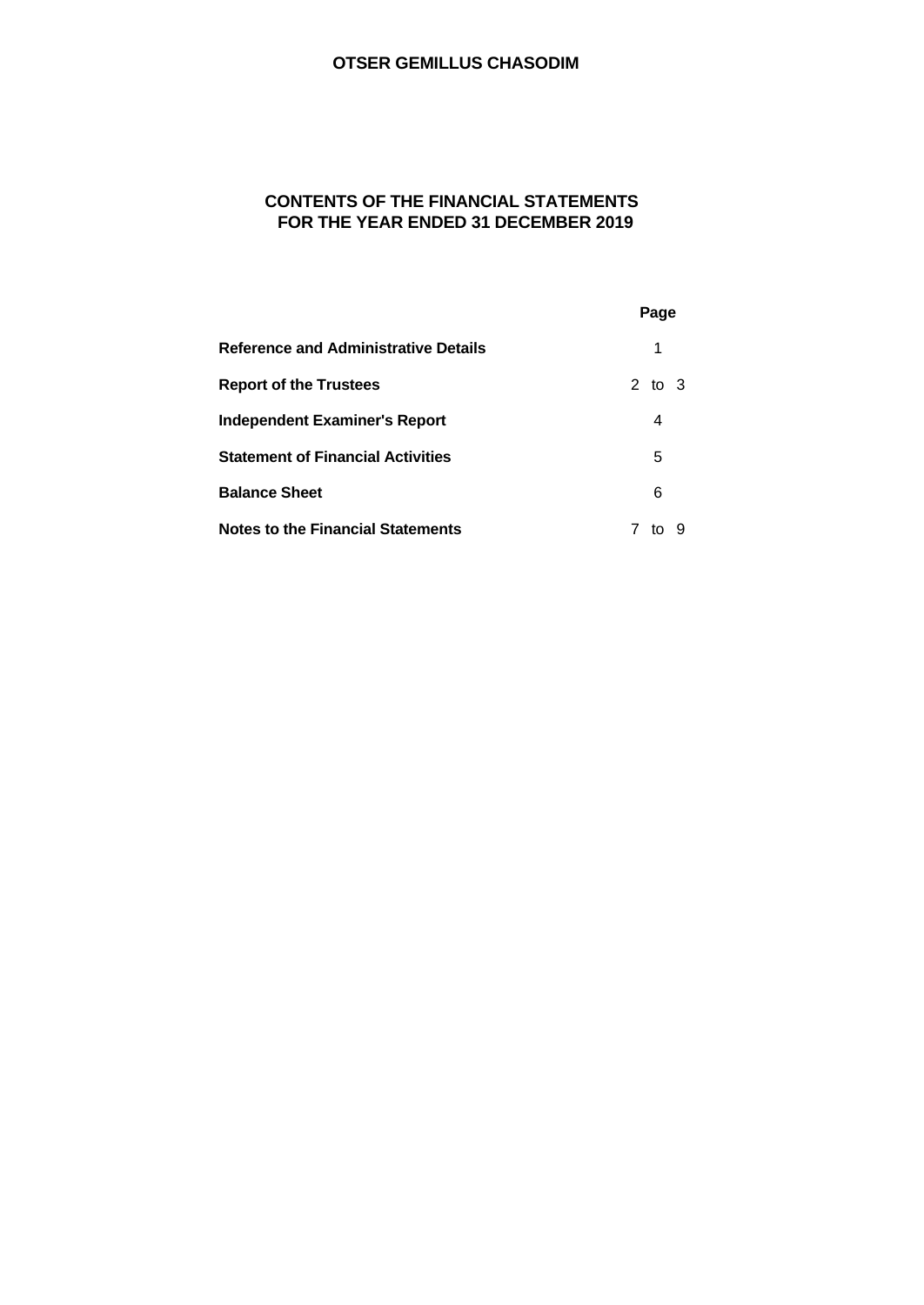# **REFERENCE AND ADMINISTRATIVE DETAILS FOR THE YEAR ENDED 31 DECEMBER 2019**

| <b>TRUSTEES</b>                            | Mr F Getter<br>Mr H Kahan<br>Mrs R Kahan                                                       |
|--------------------------------------------|------------------------------------------------------------------------------------------------|
| <b>PRINCIPAL ADDRESS</b>                   | 54 Fairholt Road<br>London<br>N16 5HW                                                          |
| <b>REGISTERED CHARITY</b><br><b>NUMBER</b> | 283256                                                                                         |
| <b>INDEPENDENT EXAMINER</b>                | Sugarwhite Meyer Accountants Ltd<br><b>First Floor</b><br>94 Stamford Hill<br>London<br>N166XS |
| <b>BANKERS</b>                             | Santander UK plc<br><b>BBAM Bridle Road</b><br><b>Bootle</b><br>Merseyside                     |

L30 4GB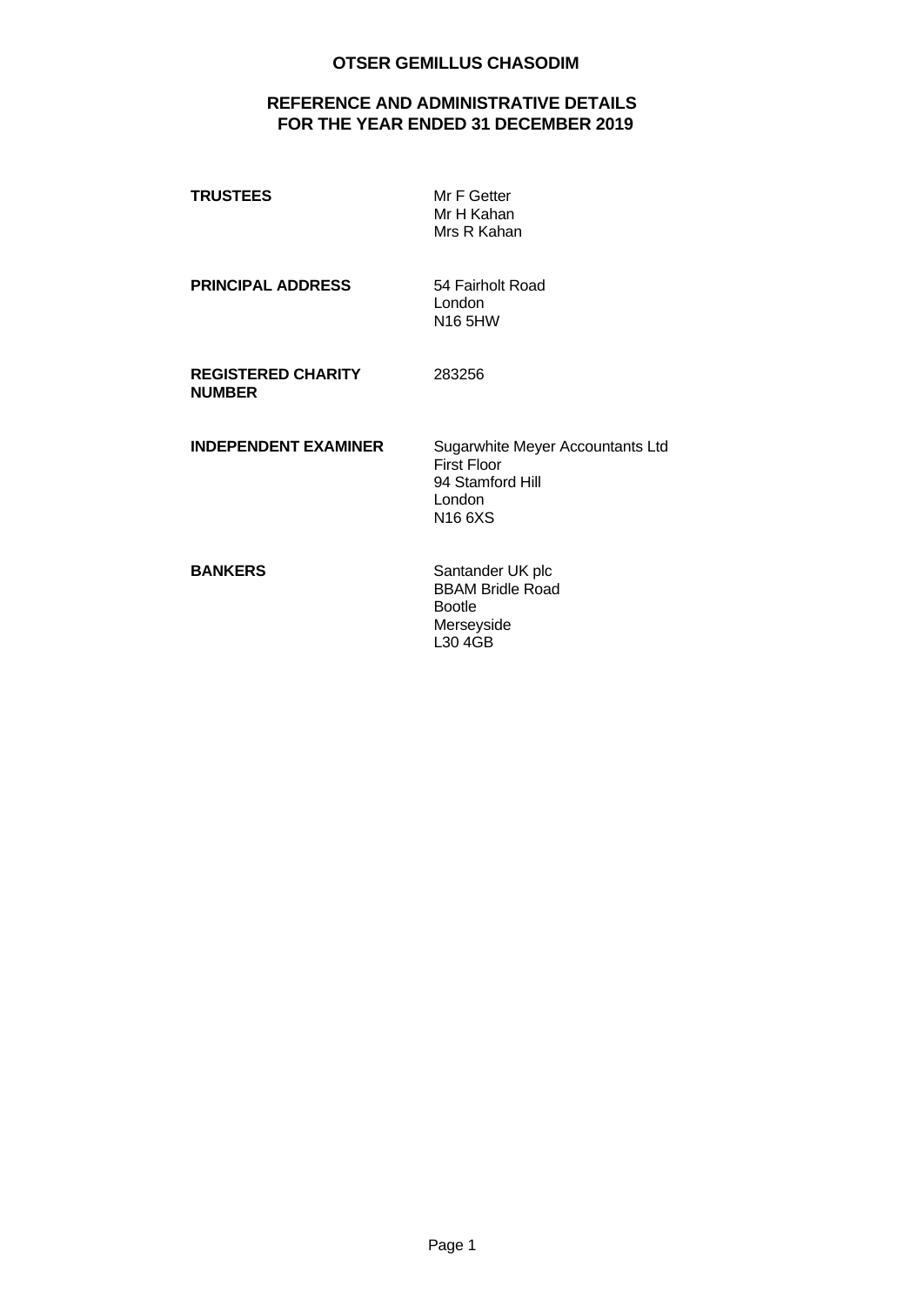## **REPORT OF THE TRUSTEES FOR THE YEAR ENDED 31 DECEMBER 2019**

The trustees present their report with the financial statements of the charity for the year ended 31 December 2019. The trustees have adopted the provisions of Accounting and Reporting by Charities: Statement of Recommended Practice applicable to charities preparing their accounts in accordance with the Financial Reporting Standard applicable in the UK and Republic of Ireland (FRS 102) (effective 1 January 2019).

### **REFERENCE AND ADMINISTRATIVE INFORMATION**

The information is shown on page 1 of the financial statements and forms part of this report

### **OBJECTIVES AND ACTIVITIES**

#### **Objective for public benefit**

The objects of the charity are the relief of the poor, needy and sick and the advancement of the Jewish Religion and Education.

The trustees confirm that they have given due regard the Charity Commission's guidance on public benefit.

#### **Review activities and achievement**

The trustees are satisfied with the results for the year. Funds are raised by the trustees and voluntary helpers. In addition, appeals are made to the Jewish community normally two or three times per annum before Jewish Holy Days.

There was an increase in donations of about one third over the previous year, and a small increase in grantmaking, leaving a surplus for the year.

There are constant calls for help all of which are treated discreetly and with sympathy. Cases are carefully considered at meetings held at various times and help given according to the circumstances and funds available.

The charity has helped numerous individuals and families over the years and whilst the majority of cases are in Greater London, help is also given to the provinces and further afield. In addition the charity has assisted other charities with similar objects with small donations.

### **FINANCIAL REVIEW**

### **Reserves policy**

The trustees do not seek to maintain reserves, other than to ensure that they can continue the activities of the charity. Free reserves at the year end were £4,443.

### **STRUCTURE, GOVERNANCE AND MANAGEMENT**

#### **Constitution**

The charity is constituted under Deed of Trust dated 19th June 1981.

### **Organisational structure**

The power to appoint new trustees is vested in the board. It is not the intention of the trustees to appoint any new trustees. Should the situation change in the future, the trustees will apply suitable recruitment induction and training procedures.

### **Risk management**

The trustees have confirmed that there are no major risks to which the charity is exposed.

### **STATEMENT OF TRUSTEES' RESPONSIBILITIES**

The trustees are responsible for preparing the Report of the Trustees and the financial statements in accordance with applicable law and United Kingdom Accounting Standards (United Kingdom Generally Accepted Accounting Practice).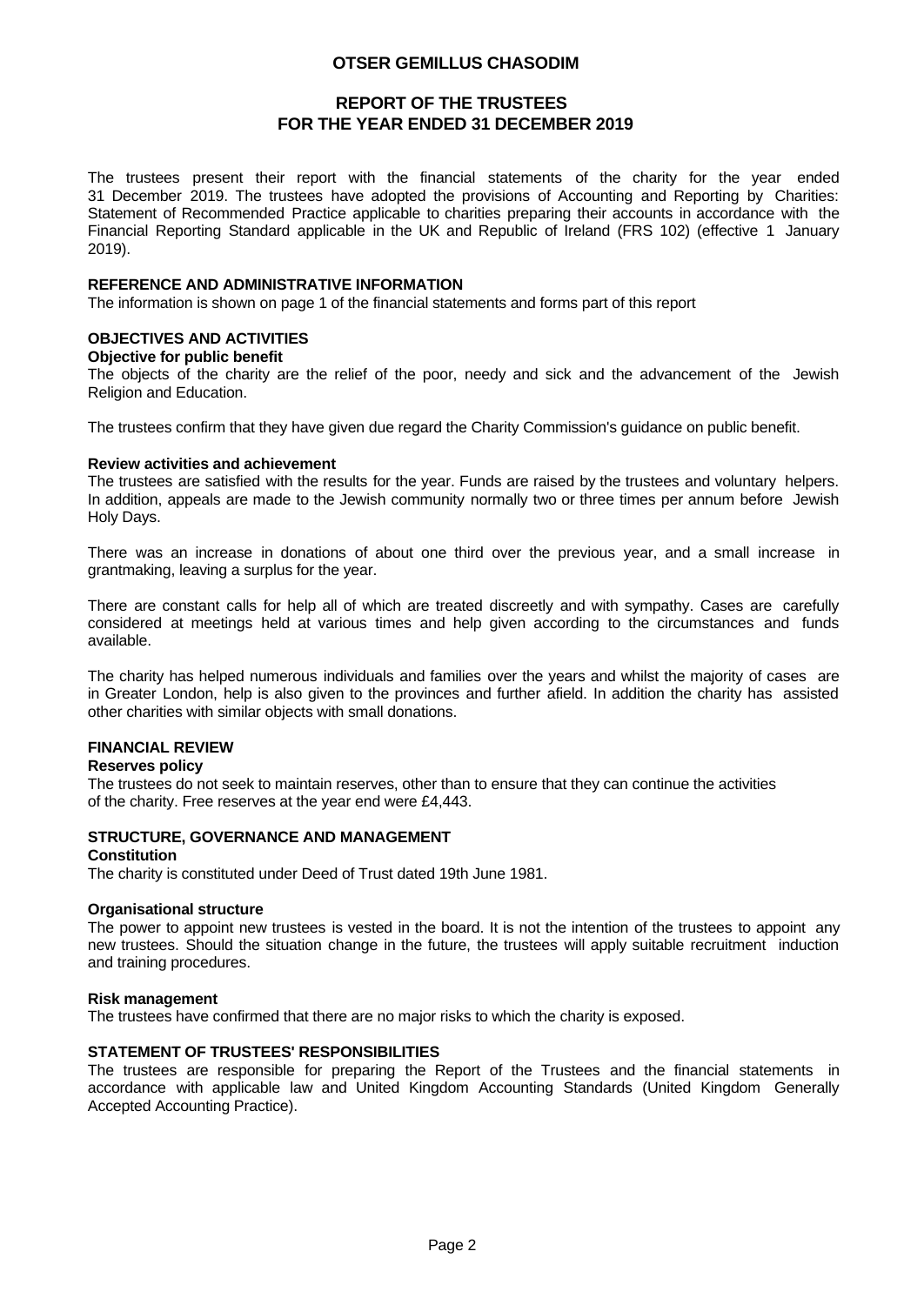# **REPORT OF THE TRUSTEES FOR THE YEAR ENDED 31 DECEMBER 2019**

### **STATEMENT OF TRUSTEES' RESPONSIBILITIES - continued**

The law applicable to charities in England and Wales, the Charities Act 2011, Charity (Accounts and Reports) Regulations 2008 and the provisions of the trust deed requires the trustees to prepare financial statements for each financial year which give a true and fair view of the state of affairs of the charity and of the incoming resources and application of resources, including the income and expenditure, of the charity for that period. In preparing those financial statements, the trustees are required to

- 
- 
- 
- select suitable accounting policies and then apply them consistently;<br>
observe the methods and principles in the Charity SORP;<br>
make judgements and estimates that are reasonable and prudent;<br>
prepare the financial charity will continue in business.

The trustees are responsible for keeping proper accounting records which disclose with reasonable accuracy at any time the financial position of the charity and to enable them to ensure that the financial statements comply with the Charities Act 2011, the Charity (Accounts and Reports) Regulations 2008 and the provisions of the trust deed. They are also responsible for safeguarding the assets of the charity and hence for taking reasonable steps for the prevention and detection of fraud and other irregularities.

Approved by order of the board of trustees on 27 October 2020 and signed on its behalf by:

**Trustee**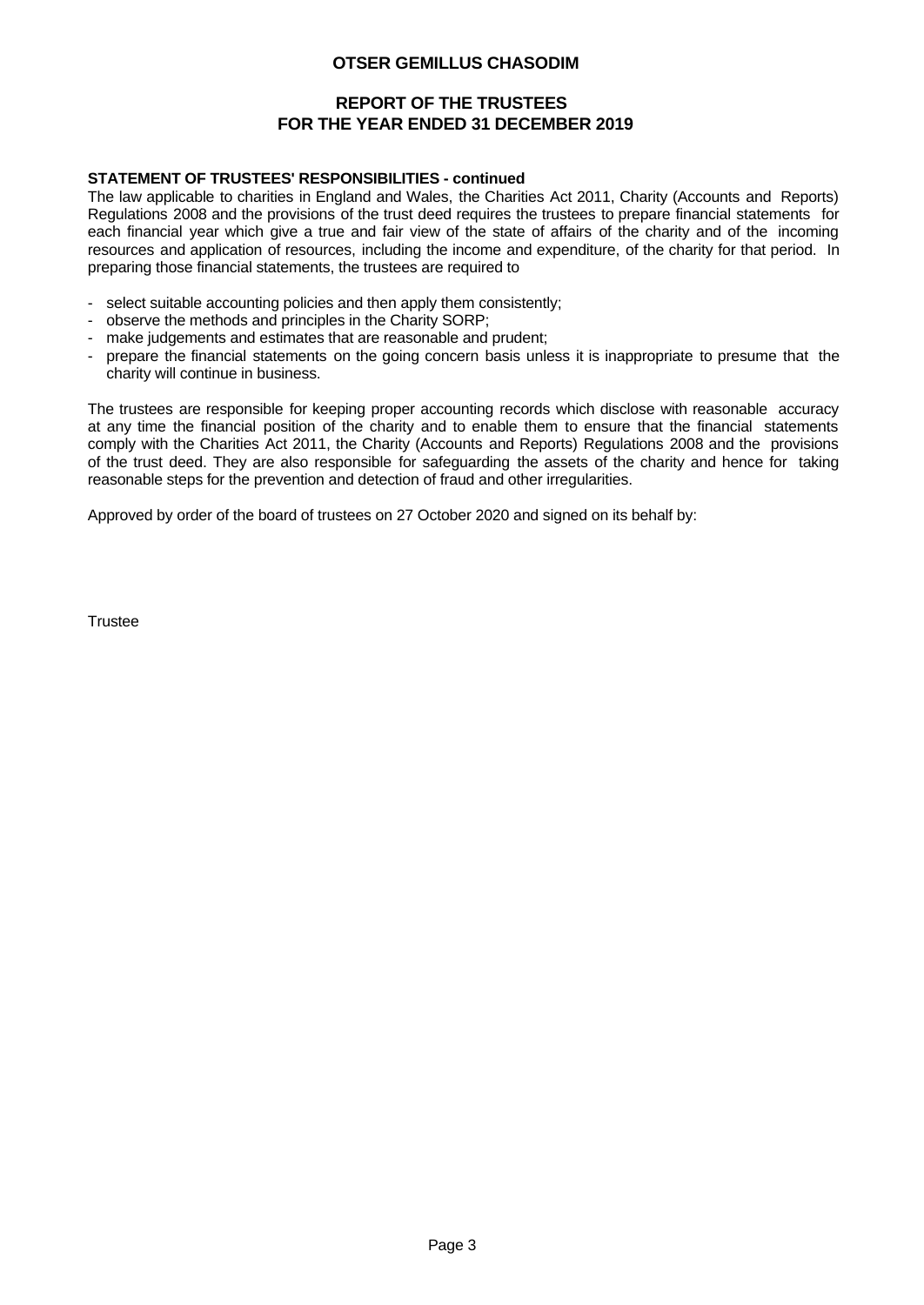## **INDEPENDENT EXAMINER'S REPORT TO THE TRUSTEES OF OTSER GEMILLUS CHASODIM**

### **Independent examiner's report to the trustees of Otser Gemillus Chasodim**

I report to the charity trustees on my examination of the accounts of Otser Gemillus Chasodim (the Trust) for the year ended 31 December 2019.

### **Responsibilities and basis of report**

As the charity trustees of the Trust you are responsible for the preparation of the accounts in accordance with the requirements of the Charities Act 2011 ('the Act').

I report in respect of my examination of the Trust's accounts carried out under section 145 of the Act and in carrying out my examination I have followed all applicable Directions given by the Charity Commission under section 145(5)(b) of the Act.

#### **Independent examiner's statement**

I have completed my examination. I confirm that no material matters have come to my attention in connection with the examination giving me cause to believe that in any material respect:

- 1. accounting records were not kept in respect of the Trust as required by section 130 of the Act; or 2. the accounts do not accord with those records: or
- the accounts do not accord with those records: or
- 3. the accounts do not comply with the applicable requirements concerning the form and content of accounts set out in the Charities (Accounts and Reports) Regulations 2008 other than any requirement that the accounts give a true and fair view which is not a matter considered as part of an independent examination.

I have no concerns and have come across no other matters in connection with the examination to which attention should be drawn in this report in order to enable a proper understanding of the accounts to be reached.

E Meyer FCA BSc Sugarwhite Meyer Accountants Ltd First Floor 94 Stamford Hill London N16 6XS

27 October 2020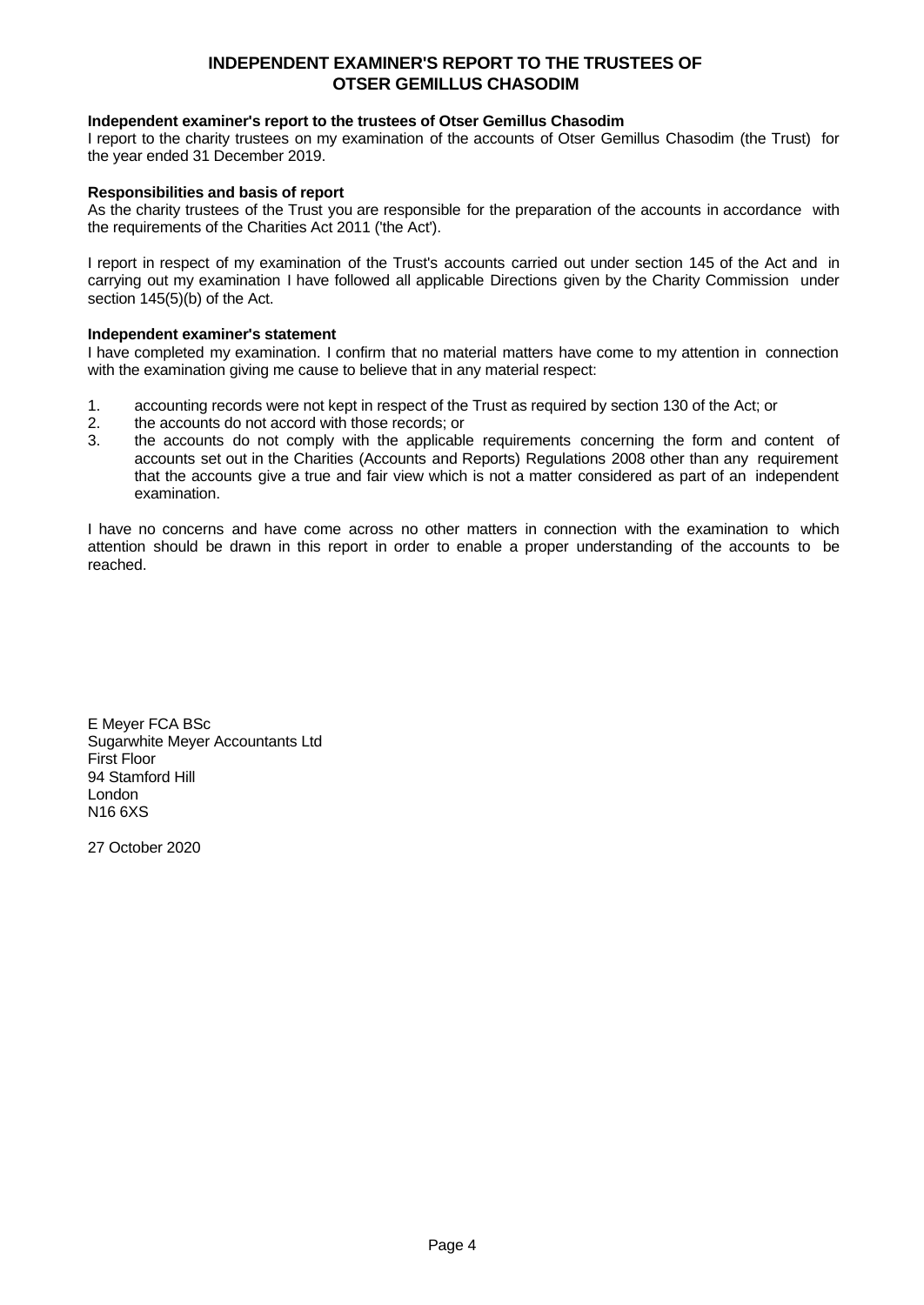# **STATEMENT OF FINANCIAL ACTIVITIES FOR THE YEAR ENDED 31 DECEMBER 2019**

|                                                             | <b>Notes</b>   | 2019<br><b>Unrestricted</b><br>fund<br>£ | 2018<br><b>Total</b><br>funds<br>£ |  |
|-------------------------------------------------------------|----------------|------------------------------------------|------------------------------------|--|
| <b>INCOME AND ENDOWMENTS FROM</b><br>Donations and legacies |                | 36,803                                   | 27,771                             |  |
| <b>EXPENDITURE ON</b><br>Raising funds                      |                | 622                                      | 593                                |  |
| <b>Charitable activities</b><br>Charitable activities       | $\overline{2}$ |                                          |                                    |  |
|                                                             |                | 34,844                                   | 32,836                             |  |
| <b>Total</b>                                                |                | 35,466                                   | 33,429                             |  |
| NET INCOME/(EXPENDITURE)                                    |                | 1,337                                    | (5,658)                            |  |
| <b>RECONCILIATION OF FUNDS</b>                              |                |                                          |                                    |  |
| <b>Total funds brought forward</b>                          |                | 3,106                                    | 8,764                              |  |
| <b>TOTAL FUNDS CARRIED FORWARD</b>                          |                | 4,443                                    | 3,106                              |  |
|                                                             |                |                                          |                                    |  |

The notes form part of these financial statements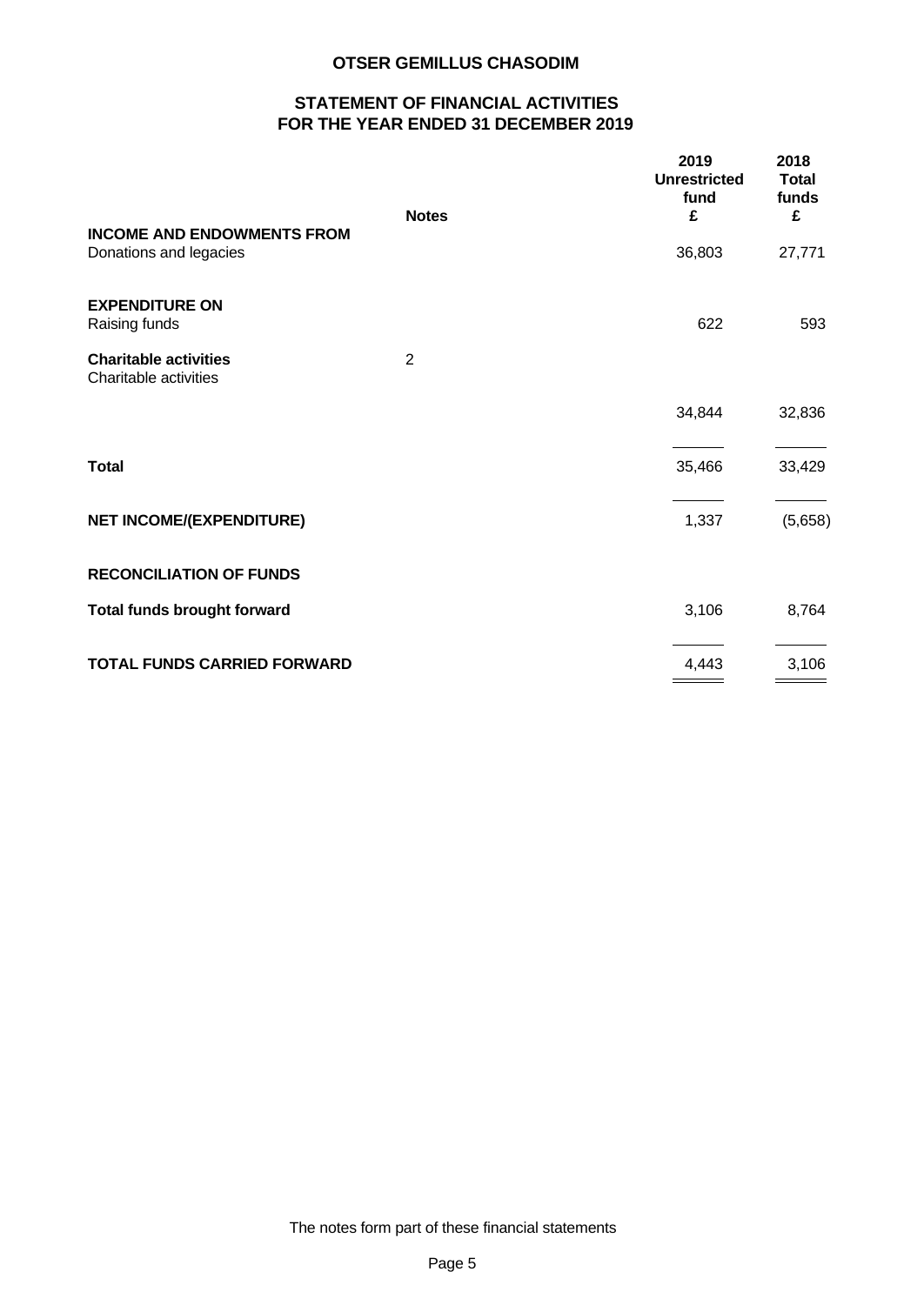# **BALANCE SHEET 31 DECEMBER 2019**

|                                                         |              | 2019<br><b>Total</b><br>funds | 2018<br><b>Total</b><br>funds |  |
|---------------------------------------------------------|--------------|-------------------------------|-------------------------------|--|
|                                                         | <b>Notes</b> | £                             | £                             |  |
| <b>CURRENT ASSETS</b><br>Cash at bank                   |              | 5,043                         | 3,706                         |  |
| <b>CREDITORS</b><br>Amounts falling due within one year | 6            | (600)                         | (600)                         |  |
|                                                         |              |                               |                               |  |
| <b>NET CURRENT ASSETS</b>                               |              | 4,443                         | 3,106                         |  |
|                                                         |              |                               |                               |  |
| <b>TOTAL ASSETS LESS CURRENT</b>                        |              |                               |                               |  |
| <b>LIABILITIES</b>                                      |              | 4,443                         | 3,106                         |  |
|                                                         |              |                               |                               |  |
| <b>NET ASSETS</b>                                       |              | 4,443                         | 3,106                         |  |
|                                                         |              |                               |                               |  |
| <b>FUNDS</b><br>Unrestricted funds                      |              | 4,443                         | 3,106                         |  |
|                                                         |              |                               |                               |  |
| <b>TOTAL FUNDS</b>                                      |              | 4,443                         | 3,106                         |  |
|                                                         |              |                               |                               |  |

The financial statements were approved by the Board of Trustees and authorised for issue on 27 October 2020 and were signed on its behalf by:

**Trustee**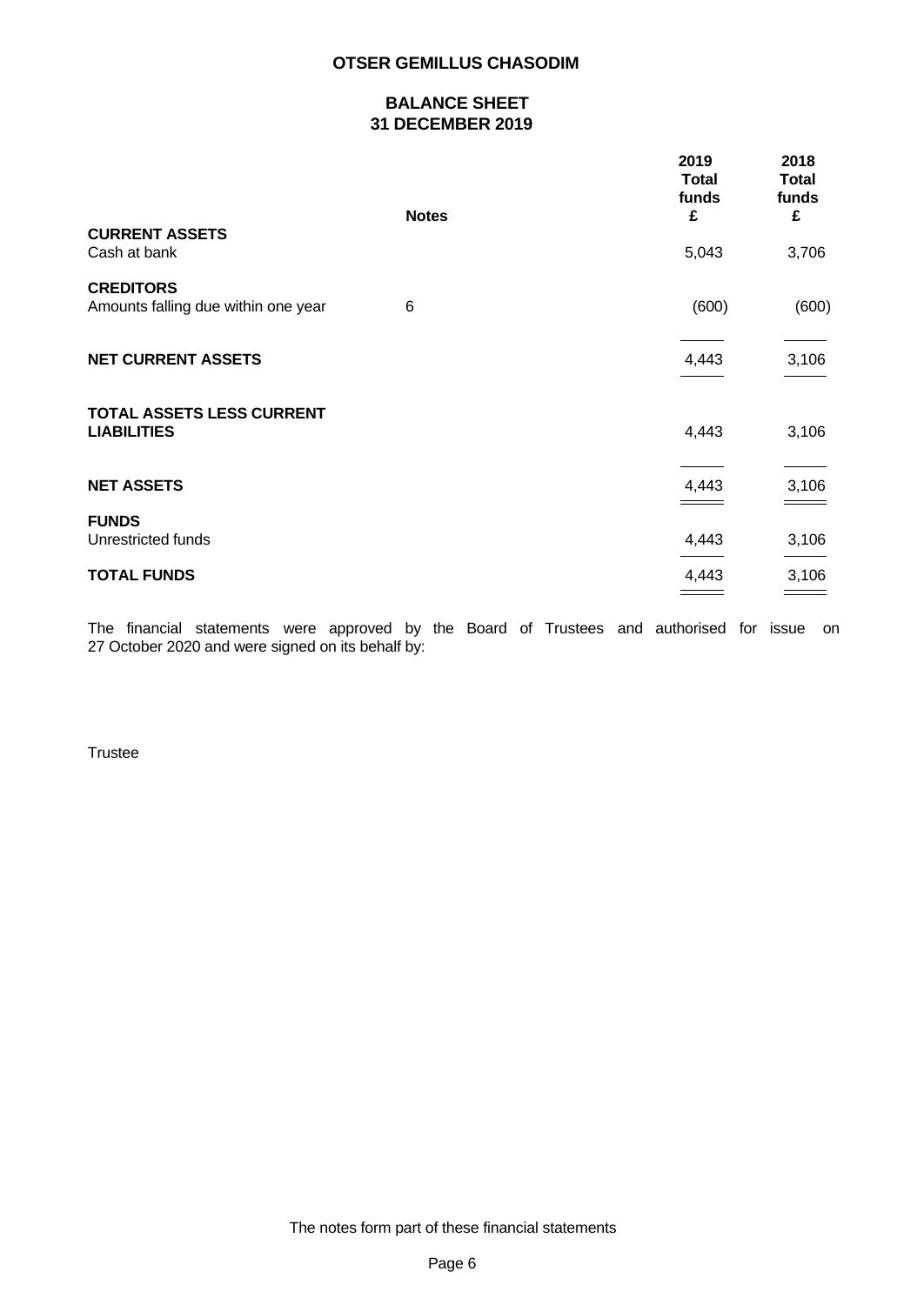## **NOTES TO THE FINANCIAL STATEMENTS FOR THE YEAR ENDED 31 DECEMBER 2019**

### **1. ACCOUNTING POLICIES**

### **Basis of preparing the financial statements**

The financial statements of the charity, which is a public benefit entity under FRS 102, have been prepared in accordance with the Charities SORP (FRS 102) 'Accounting and Reporting by Charities: Statement of Recommended Practice applicable to charities preparing their accounts in accordance with the Financial Reporting Standard applicable in the UK and Republic of Ireland (FRS 102) (effective 1 January 2019)', Financial Reporting Standard 102 'The Financial Reporting Standard applicable in the UK and Republic of Ireland' and the Charities Act 2011. The financial statements have been prepared under the historical cost convention.

### **Income**

Income received by way of donations is accounted for when received.

### **Expenditure**

Liabilities are recognised in the year in which they are incurred and includes irrecoverable VAT which is reported as part of the expenditure to which it relates.

Grants are only recognised in the accounts when paid.

Support costs are those incurred to assist the work of the charity but are not direct charitable activities.

Governance costs are those incurred in connection with administration of the charity and compliance with constitutional and statutory requirements.

#### **Taxation**

The charity is exempt from tax on its charitable activities.

#### **Going concern**

There are no material uncertainties about the charity's ability to continue.

### **2. CHARITABLE ACTIVITIES COSTS**

|    | Charitable activities | Grant<br>funding of<br>activities<br>(see note<br>3)<br>£ | <b>Support</b><br>costs (see<br>note 4)<br>£ | <b>Totals</b><br>£ |
|----|-----------------------|-----------------------------------------------------------|----------------------------------------------|--------------------|
|    |                       |                                                           |                                              |                    |
|    |                       | 34,016                                                    | 828                                          | 34,844             |
| 3. | <b>GRANTS PAYABLE</b> |                                                           |                                              |                    |
|    |                       |                                                           | 2019<br>£                                    | 2018<br>£          |
|    | Charitable activities |                                                           |                                              |                    |
|    |                       |                                                           | 34,016                                       | 32,068             |
|    |                       |                                                           |                                              |                    |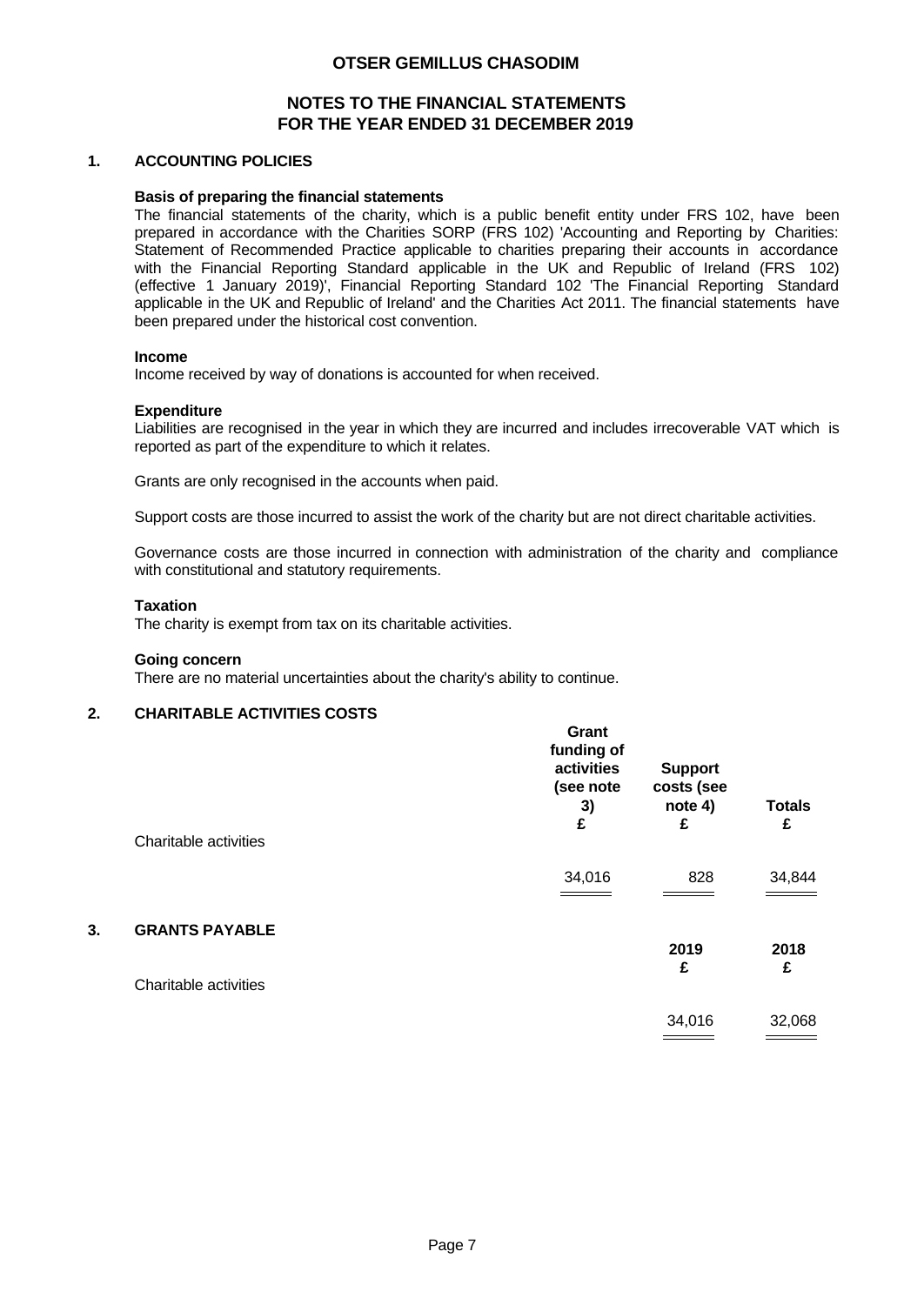## **NOTES TO THE FINANCIAL STATEMENTS - continued FOR THE YEAR ENDED 31 DECEMBER 2019**

# **3. GRANTS PAYABLE - continued**

The total grants paid to institutions during the year was as follows:

|    |                                                                      | 2019<br>£   | 2018<br>£   |
|----|----------------------------------------------------------------------|-------------|-------------|
|    | Relief of poverty                                                    | 5,570       | 5,568       |
|    | Advancement of religion                                              | 180         | 3,850       |
|    | Advancement of education                                             | 4,870       | 1,000       |
|    | Medical                                                              | 500         | 500         |
|    |                                                                      | 11,120      | 10,918      |
|    | <b>Toras Chesed</b>                                                  | 3,000       |             |
|    | Edupoor Ltd                                                          | 2,000       |             |
|    | Care All Itd                                                         | 1,000       |             |
|    | Others under £600                                                    | 5,120       |             |
|    |                                                                      | 11,120      |             |
|    |                                                                      |             |             |
|    | The total grants paid to individuals during the year was as follows: |             |             |
|    |                                                                      | 2019        | 2018        |
|    | Relief of poverty                                                    | £<br>22,896 | £<br>21,150 |
| 4. | <b>SUPPORT COSTS</b>                                                 |             |             |
|    |                                                                      |             | Governance  |
|    |                                                                      |             | costs       |
|    |                                                                      |             | £           |
|    | Charitable activities                                                |             |             |
|    |                                                                      |             | 828         |
|    |                                                                      |             |             |
|    |                                                                      |             |             |

Support costs, included in the above, are as follows:

### **Governance costs**

|                                   | 2019<br><b>Charitable</b><br>activities | 2018<br><b>Total</b><br>activities |
|-----------------------------------|-----------------------------------------|------------------------------------|
|                                   | £                                       | £                                  |
| Independent examiner's fee        | 120                                     | 120                                |
| Independent examiner's other fees | 480                                     | 480                                |
| General expenses                  | 228                                     | 168                                |
|                                   | 828                                     | 768                                |
|                                   |                                         |                                    |